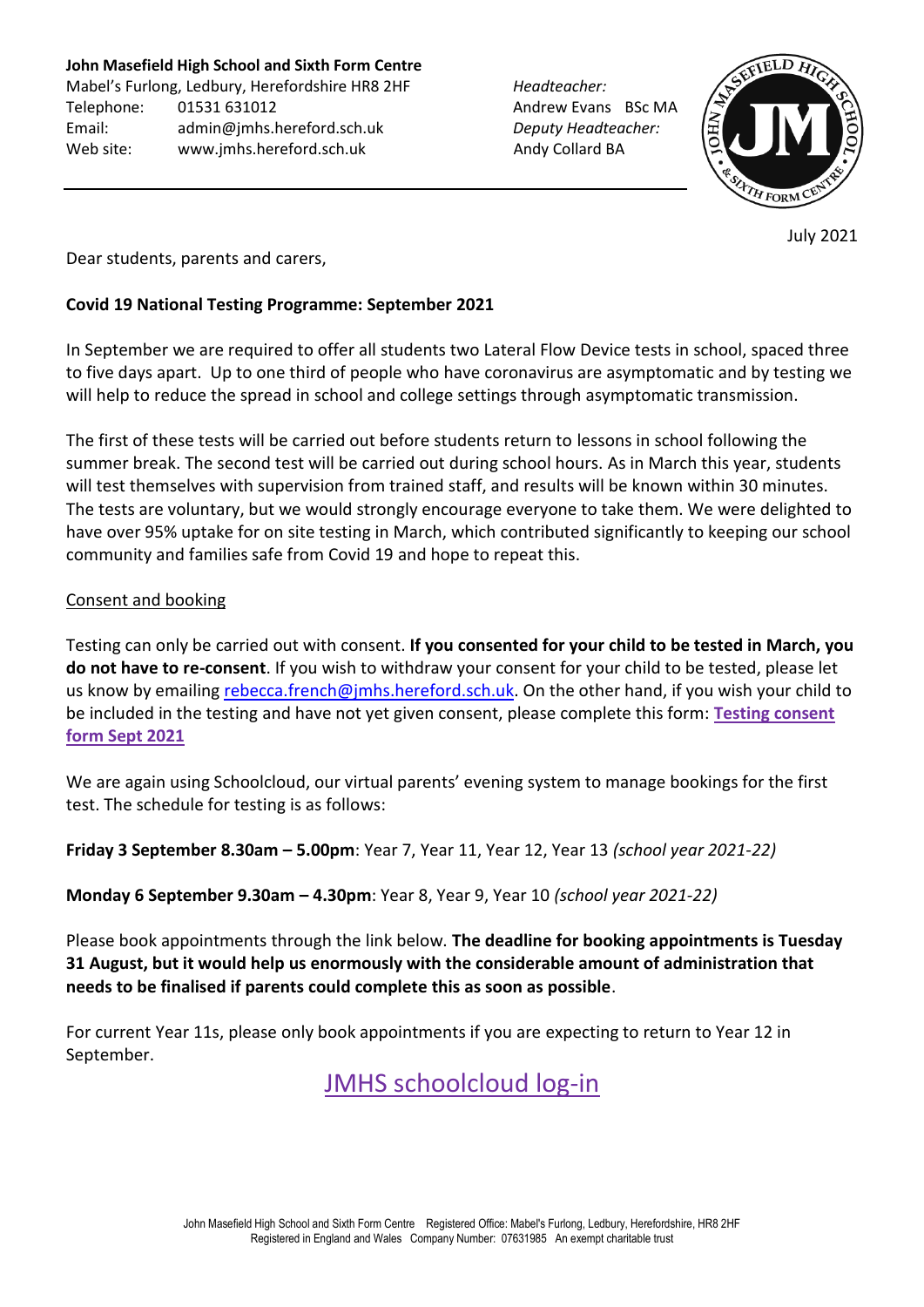## Attending test appointments on Friday 3 September and Monday 6 September

Students living in Ledbury should walk to their appointment and do not need to be accompanied by a parent. Parents living outside Ledbury may drive their children in for their test appointment and wait in their car while the test takes place.

On Monday 6 September Years 7, 12 and 13 will return to school after the summer break while Years 8, 9 and 10 have their first test appointment.

We appreciate it may be difficult for parents living outside Ledbury to get students to school for a test on Friday 3 or Monday 6 September, but if you could do this, it will be a great help to us. By organising the first tests in this way, it means that we can open for students as planned at the start of the new academic year. If it is impossible for you to get your children into school on these dates, please could you email either [rebecca.french@jmhs.hereford.sch.uk](mailto:rebecca.french@jmhs.hereford.sch.uk) o[r deborah.sutcliffe@jmhs.hereford.sch.uk](mailto:deborah.sutcliffe@jmhs.hereford.sch.uk) by 12 noon on Wednesday 1 September.

### Schedule for second tests

**Tuesday 7 September:** Year 7 and Sixth Form **Wednesday 8 September:** Year 11 and Sixth Form **Thursday 9 September:** Year 8 and Year 9 **Friday 10 September:** Y9 and Y10

Following two lateral flow tests in school, students will go back to testing twice weekly at home.

## Information about lateral flow device tests

These tests will help staff and students to remain in school. Up to one third of people who have coronavirus experience no symptoms. By testing we will help to stop the virus spread and help to keep our school open as safely as possible.

We know these tests work - in validation studies conducted by Oxford University and Public Health England, they were shown to be as accurate in identifying a case as a PCR test (99.68% specificity). The tests have lower sensitivity but they are better at picking up cases when a person has higher viral load (and is more infectious), hence the need to test frequently.

### Taking the test

We understand that your child may be anxious about taking the test. The test is a simple procedure, and students will test themselves with the supervision of trained staff with relevant qualifications. Testing has taken place smoothly since January and is extremely well organised. You can watch a video of how to do your test using this link JMHS [testing](https://youtu.be/aiFzbVP6P9o) video. Please note, since making this film we have been advised that for on-site testing in September, students will not be expected to complete a throat swab and will instead swab both nostrils. Pictures of our test centre set up can be viewed on our website through this link [Pictures of test centre.](https://www.jmhs.hereford.sch.uk/about-us/covid-19-risk-assessment/)

### What if a student tests positive?

Participating students who test positive will be informed about their results individually. Where participants are under 18, parents or legal guardians will also be notified. Guidance on safe travel and additional precautions will be provided along with test results. Following a positive result, the student will need to self-isolate, take a confirmatory PCR test and follow the guidance from NHS Track and Trace.